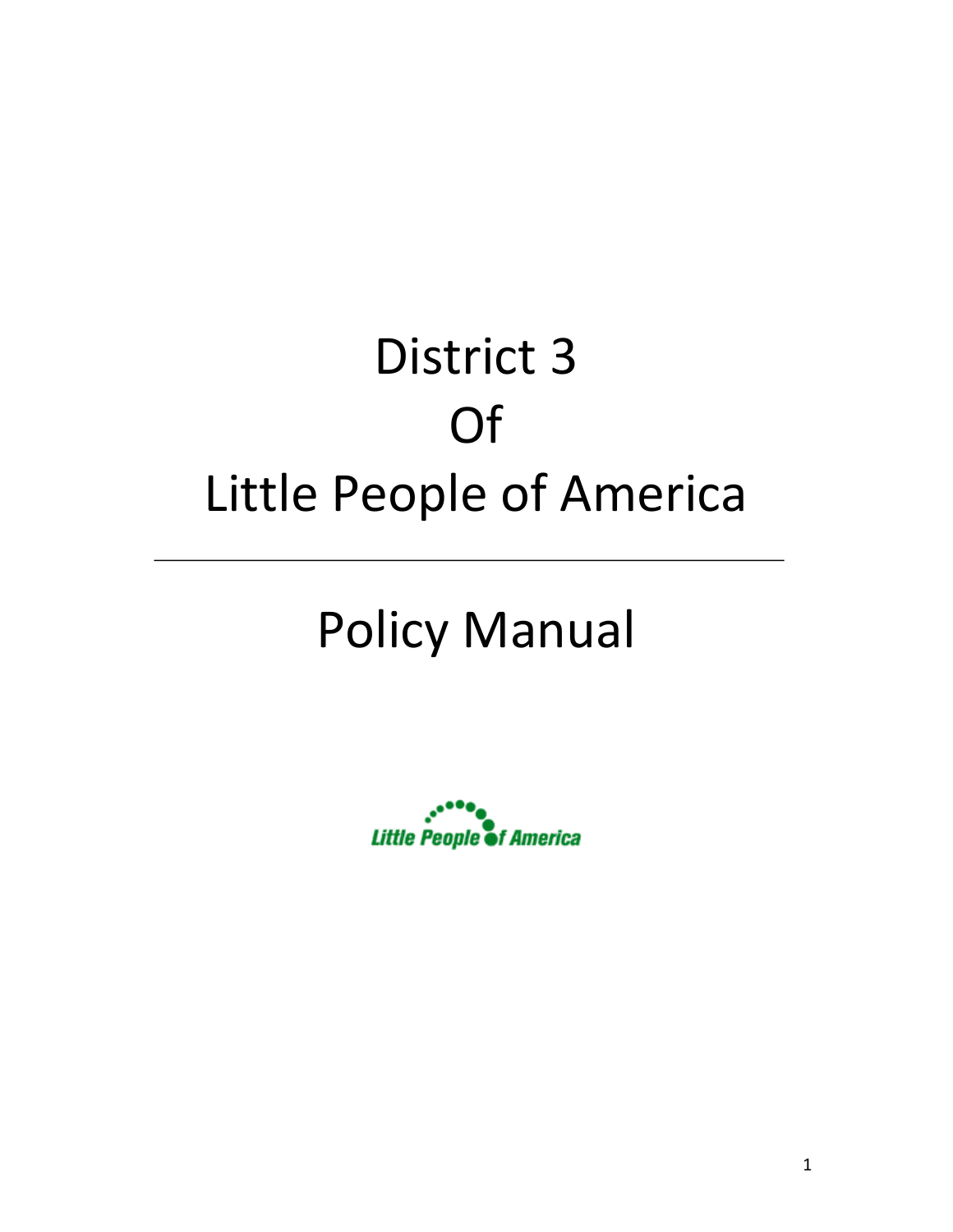# LPA District 3 **Policy Manual**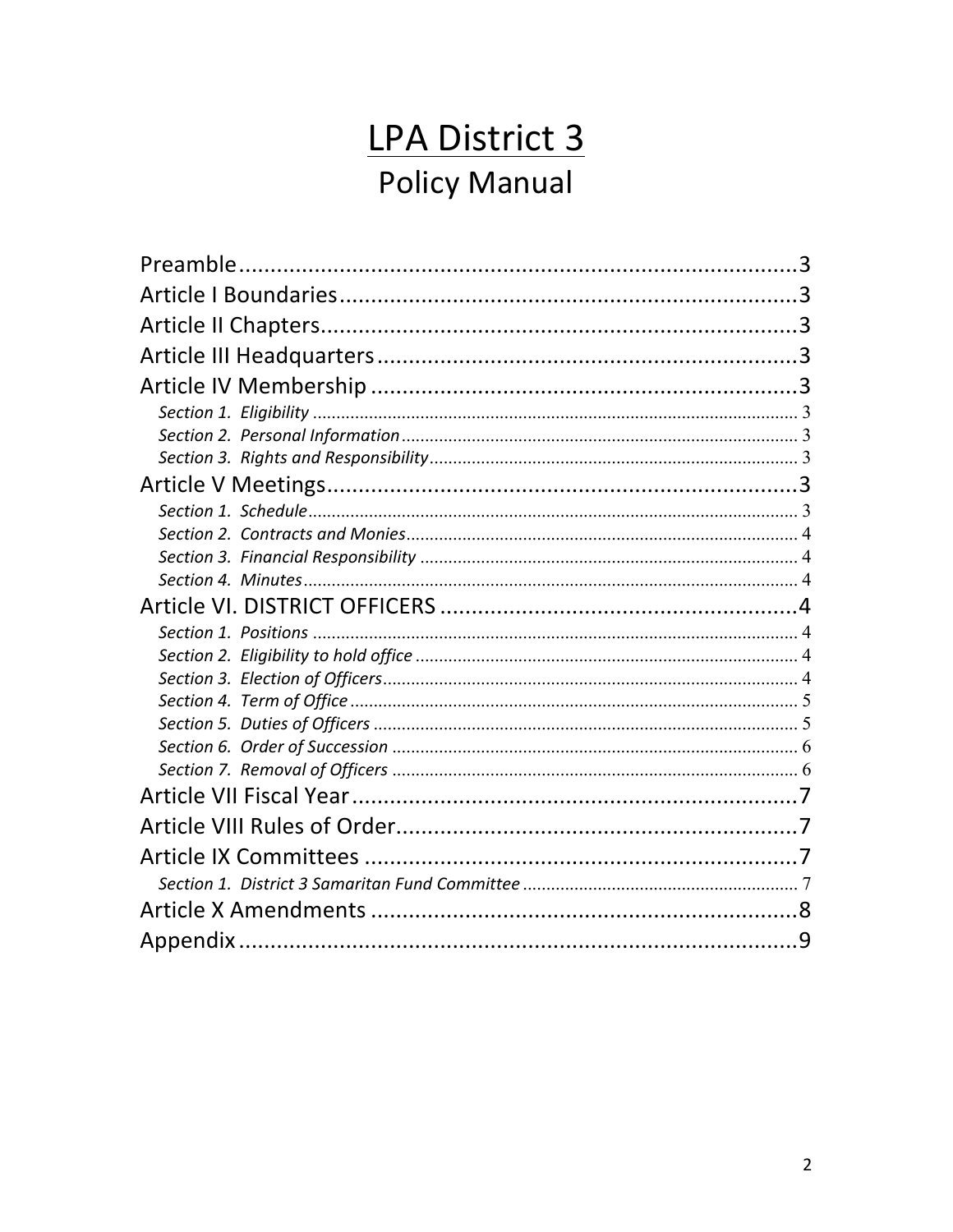# Preamble

The National Bylaws along with the LPA Policy Manual and the District 3 Policy Manual will be the governing documents of LPA's District 3.

# Article I Boundaries

District 3 shall consist of the states of Delaware, Maryland, Virginia, North Carolina, South Carolina, and the District of Columbia.

# Article II Chapters

The Chapters of District 3 currently consist of the MarValous (17), Carolinian (45), Colonial (48), Ches-Del Bays (64), and the Blue Ridge (69) Chapters.

# Article III Headquarters

The District Headquarters and mailing address shall be that of the current District Director.

# Article IV Membership

#### *Section 1. Eligibility*

Persons eligible for membership in the District 3 shall be those who have met the eligibility for national membership have paid their national dues and who reside within the District 3 boundaries. 

#### **Section 2. Personal Information**

It is the responsibility of the individual member to notify the national office and District 3 officers of changes in personal information including address and electronic addresses.

#### Section 3. Rights and Responsibility

All members of District 3 shall pay dues in a timely manner, exercise the right to vote in elections, accept the majority vote on all matters, attempt to attend chapter meetings, support attendance at district and national meetings, interact with officers and other members in a respectful manner, and honor the order of all District 3 proceedings.

# Article V Meetings

#### *Section 1. Schedule*

District 3 shall have two District Membership Meetings per year. They shall take place as follows: 

- a) Spring Regional in the months of April or May
- b) Fall Regional in the months of October or November. [1]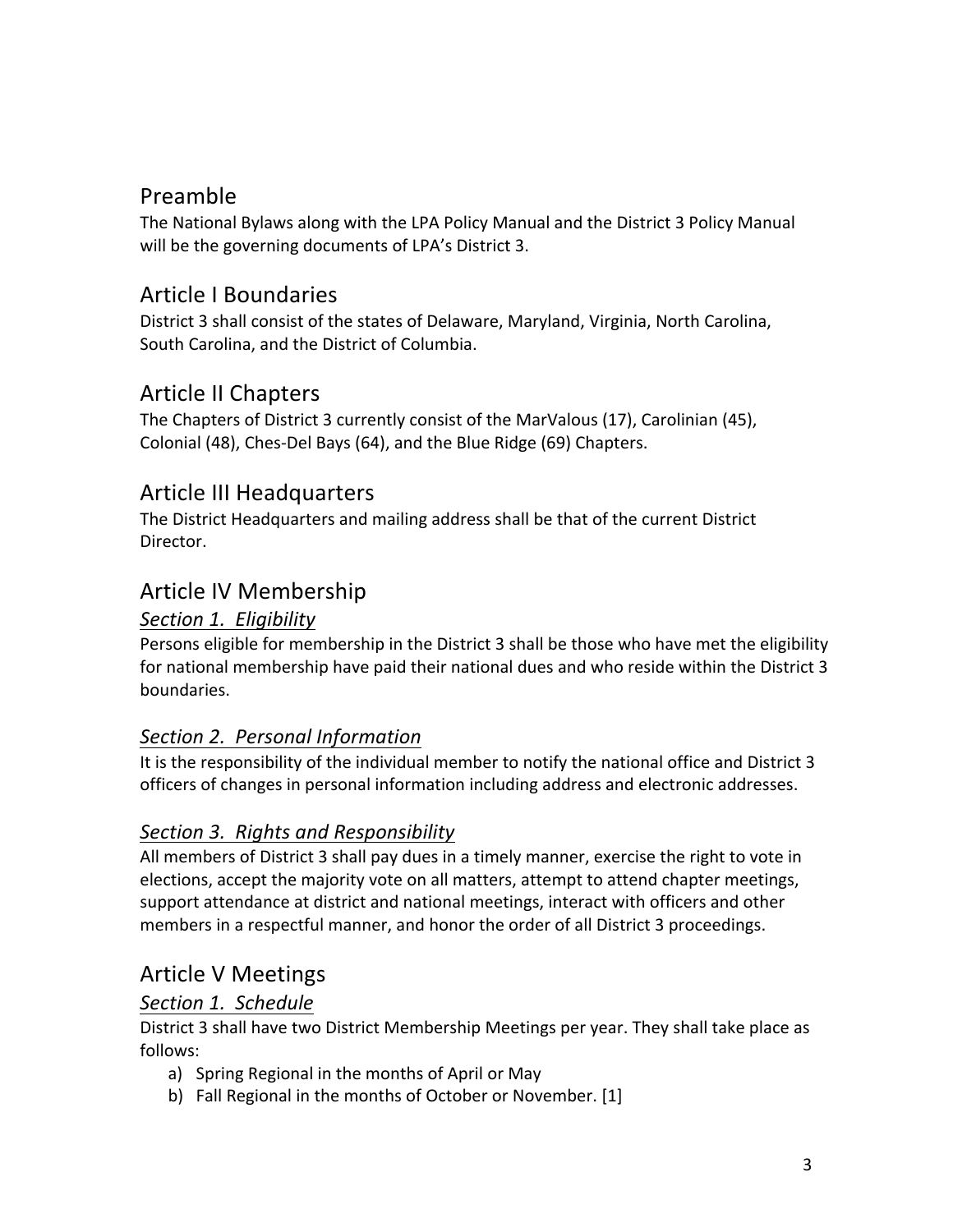c) The Chapters of District 3 shall rotate turns from North to South, in the hosting of the Regionals. [2]

The District Director shall be responsible to see that at least one meeting per year shall be held within six months prior to the National Conference. All District Meeting sites that are in a public facility will be fully accessible to people with disabilities.

### *Section 2. Contracts and Monies*

The District shall be authorized to receive and distribute all monies pertaining to all District Regionals. The District Director shall approve all Regional Contracts before they are signed.

#### *Section 3. Financial Responsibility*

The District and the Hosting Chapter shall evenly share in the financial responsibility of the Regional. Therefore the proceeds or debt shall be evenly divided between them. [3]

#### *Section 4. Minutes*

The recording Secretary shall highlight all motions. All minutes of the general assembly meetings be reviewed and approved as corrected at the next official general assembly meeting. The motions of the previous session shall be read at the beginning of the next session and that the motions of the last session of the meeting be read before the meeting is adjourned. The general membership shall pass on the accuracy of the notes as read by the Secretary.

# Article VI. DISTRICT OFFICERS

#### *Section 1. Positions*

Officers shall be Director, Assistant Director, Secretary and Treasurer. Additional officers may be elected to include a parent coordinator, teen coordinator, young adult coordinator, medical resource coordinator, outreach coordinator, database coordinator and newsletter editor.

## Section 2. Eligibility to hold office

- A. The District Director shall have been an active eligible voting member for two membership years. He/she shall have been an active member of the district in which he/she is running for office for one membership year.
- B. It is preferred, but not mandatory, that a director shall have served as a state coordinator or chapter officer. National Officers, District Directors, Assistant Directors, Chapter Presidents, District Treasurers and Chapter Treasurers may not serve dual roles.

#### *Section 3. Election of Officers*

A. Elections for District Officers will take place at the Fall District Meeting every three (3) years starting in 2008.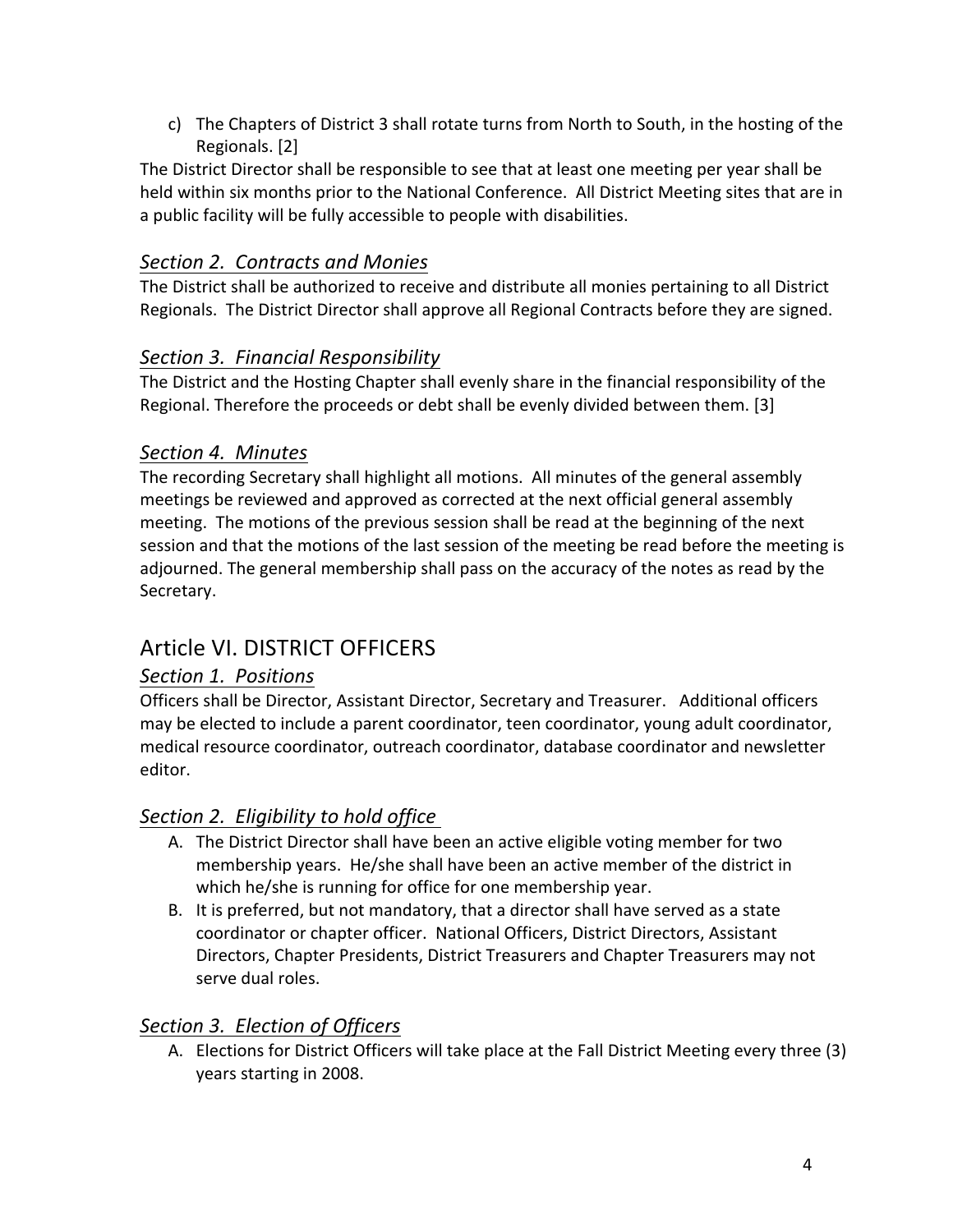B. The District Directors shall be elected by a majority vote of the membership at a district meeting to be held between August 1 and December 1.

### Section 4. Term of Office

The term of office of the District Directors shall commence three months after the district meeting at which they were elected and shall continue for three years. Each district shall elect an assistant director (the "Assistant Director"). Should the District Director resign or decease, the Assistant Director will fill such vacancy for the remainder of the term and immediately appoint a new assistant director (the "Interim Assistant Director"). Such Interim Assistant Director shall serve until the next district meeting of members in that respective district. At that time the district will vote to fill the office of Assistant Director for the rest of the term. Should both the District Director and Assistant Director resign within the same term of office, such vacancies shall be filled by election at the next district meeting of members in that district.

No officer shall serve more than two (2) consecutive terms in the same office.

#### *Section 5. Duties of Officers*

- A. District Director In addition to those listed in Article X, Section 5 of the National Bylaws, District Directors shall have the following duties:
	- 1. Shall have primary responsibility for the continuance of activities in the district and the solicitation of membership.
	- 2. Shall screen applicants for membership.
	- 3. Shall appoint all committee chairpersons in the district.
	- 4. Shall oversee local area chapters and their officers in respect to ongoing activities.
	- 5. Shall serve as a member of the Council of Directors.
	- 6. Shall work for the formation of local chapters.
	- 7. All District Directors are limited to activities within the boundaries of their respective districts with respect to membership and dues.
	- 8. Shall provide financial reports for the District and Chapters within the District as per the LPA Policy Manual.
	- 9. Shall train the district director-elect.
	- 10. Shall assist with the preparation of Form 990 each year by the timely providing of the requisite financial information for the district to the Board of Directors, or other person designated by the Board of Directors to prepare the Form 990.
	- 11. The Council of District Directors (as that term is defined in Article VIII, Section 1) shall meet with the Board of Directors, by phone or in person, at least 2 times per year, at a time and place to be determined by a majority of the Council of District Directors. In addition, during a Council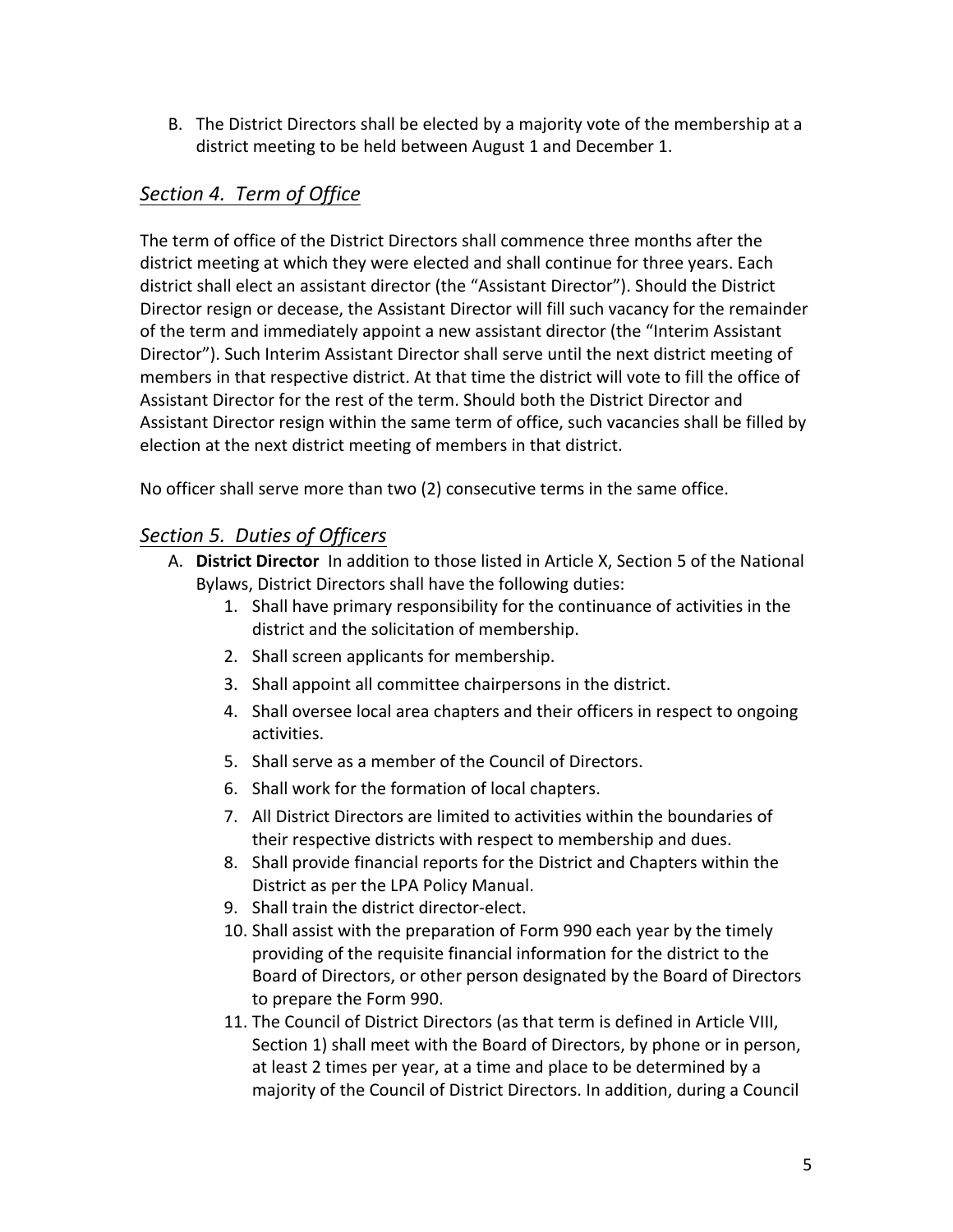Meeting (as that term is defined in Article VIII, Section 6), a majority of the then-present District Directors may request additional meetings with the Board of Directors to address any specific concerns about any decisions of the Board of Directors.

- 12. District Directors shall continue to receive and/or have access to minutes of all Board of Director meetings. Board of Director meetings are open to the public unless the Board is in a "closed session."
- B. **Assistant Director** Assistant District Directors duties are delegated by the Director.
- C. **Secretary** The secretary's duties are:
	- 1. Take minutes at all district meetings.
	- 2. Publish the district newsletter.
- D. **Treasurer** The duties of district treasurer are:
	- 1. Keep records of all district financial transactions
	- 2. File quarterly financial reports promptly (refer to district director duties)

#### *Section 6. Order of Succession*

In the event the Director is unable to serve for any reason, the order of succession to the Director shall be Assistant Director, Treasurer, Secretary and immediate past Director. In the event there is a vacancy in any other office position, election of a new officer should take place within the next two (2) district meetings after the vacancy is effective. All elections of officers must take place at meetings within district boundaries. 

#### *Section 7. Removal of Officers*

- A. Resignation. A District Director may resign effective upon giving written notice to the majority of the Board Members, unless the notice specifies that the resignation shall be effective at a later time.
- B. Removal.
	- 1. A District Director who fails to fulfill his or her duties, including failing to attend meetings or failing to fulfill tasks designated by these Bylaws or the Board of Directors, may be removed; provided, however, that such removal must be authorized by an affirmative vote of a majority of the Board Members then in office who find that such District Director failed to fulfill his or her duties.
	- 2. A District Director shall be removed if such District Director is: (i) declared of unsound mind by a final order of court; (ii) convicted of a felony; or (iii) found by a final order or judgment of any court to have breached a duty to the Corporation.
- C. Vacancies. A vacancy shall be deemed to exist upon the occurrence of the death, resignation, or removal of any District Director or Assistant Director, or if the authorized number of District Directors is increased. The Assistant Director will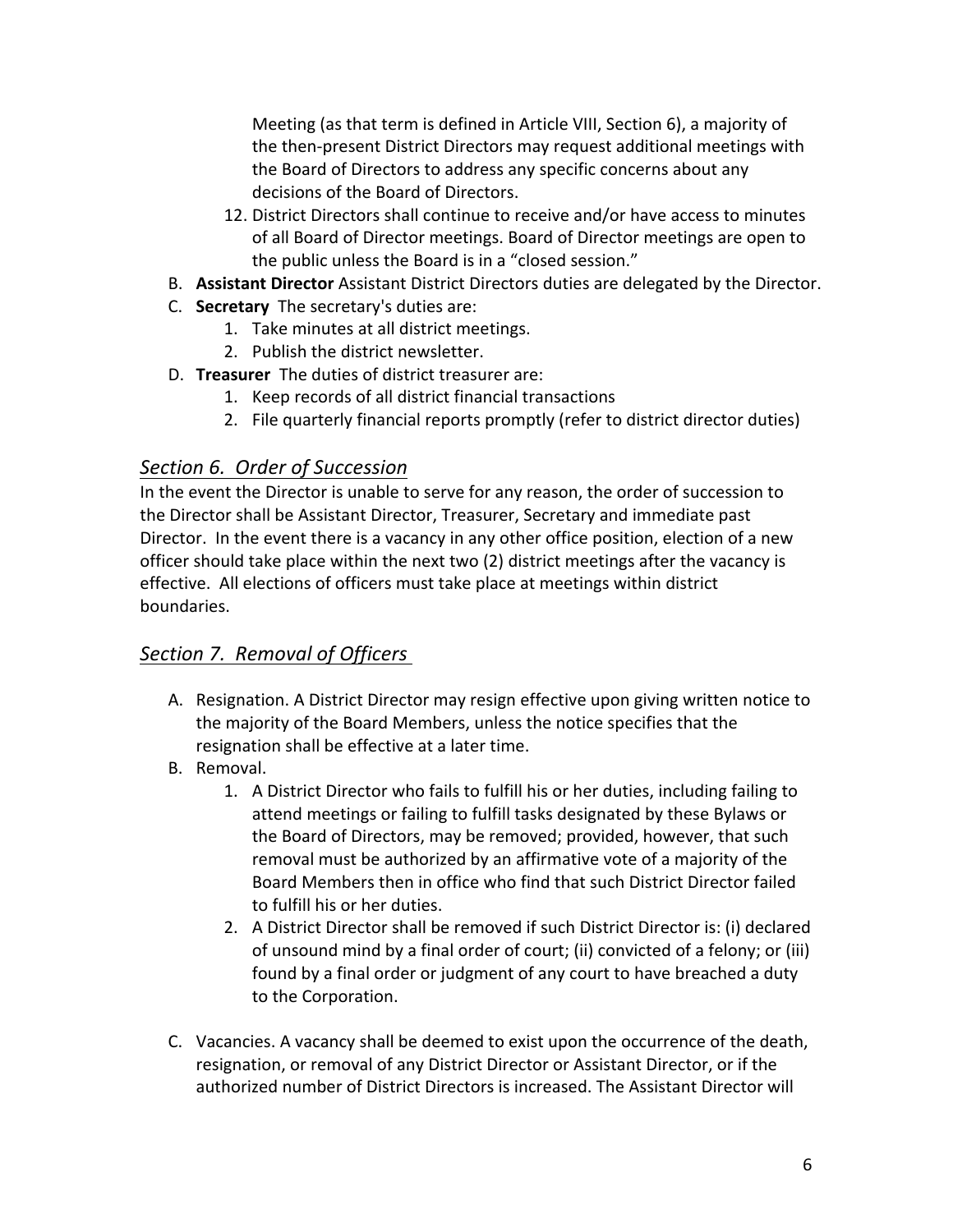fill the vacancy of its District Director for the remainder of the District Director's term. The vacancy of the Assistant Director will be filled with appointment by the District Director, and such appointed Assistant Director shall serve until the next district meeting of members in that respective district. At that time, the district will vote to fill the office of Assistant Director for the rest of the term. Should both the District Director and Assistant Director positions become vacant within the term of office, the vacancies shall be filled by election at the next district meeting of members in that respective district.

# Article VII Fiscal Year

The fiscal year for District 3 shall be shall be from October 1 through September 30.

# Article VIII Rules of Order

The current edition of Robert Rules of Order shall govern the conduct of all meetings.

# Article IX Committees

#### *Section 1. District 3 Samaritan Fund Committee*

- A. Whereas applications should be submitted to the Samaritan Fund Committee, which shall be comprised of the District Director, District Treasurer, and five atlarge district members (one from each Chapter).
- B. Whereas fund distribution decisions will be made by the committee upon application or by grant. Whereas a distribution may be made in the following circumstances:
	- 1. To assist a district member with reasonable transportation expenses to an out of state medical appointment, when the appointment involves issues related to the diagnosis or treatment of the individual with dwarfism.
	- 2. Paying the annual membership dues for a family or individual unable to meet this expense.
	- 3. Underwriting a portion of the cost for a family or individual to attend a District or National LPA meeting for the first time.
	- 4. Assisting in the purchase of adaptive equipment, such as pedal extensions, custom seat cushions, and computer adaptations.
	- 5. Assisting in the purchase of personal aids not covered by medical insurance, such as hearing aids or eyeglasses.
	- 6. Assisting in the purchase of personal items such as custom shoes
	- 7. Providing scholarship for a summer camp program with an educational goal.
	- 8. Assisting an individual district LP or family with overdue utility bill, which may result in a turnoff.
	- 9. The committee will consider unexpected and unplanned for emergencies that may affect District paid members.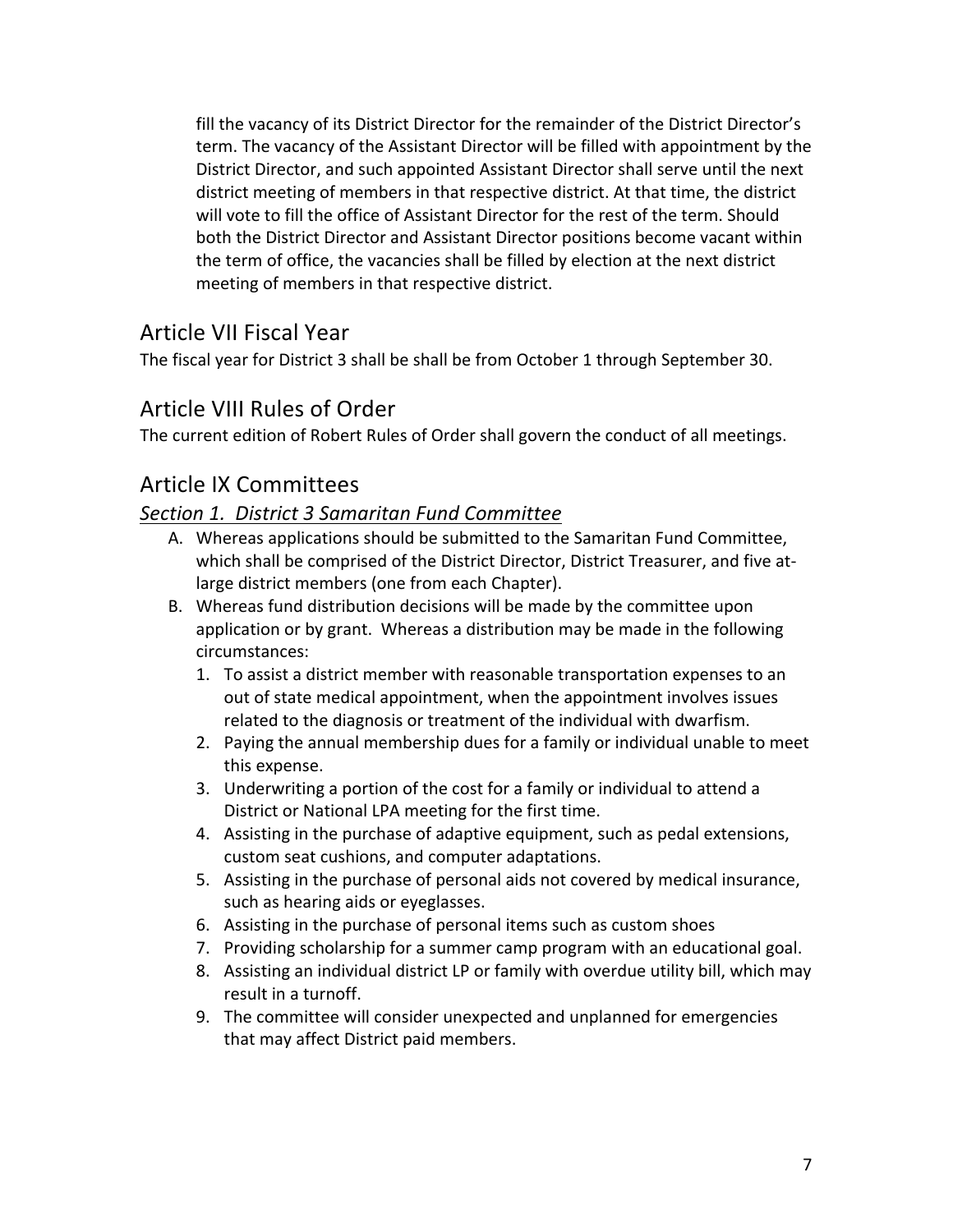# Article X Amendments

This policy manual may be amended at a District meeting with approval of two thirds (2/3) of those attending provided thirty (30) days advanced notice has been given in writing which includes the content of the proposed amendment. A copy of the amended bylaws should be sent to the Senior Vice President of LPA. Approved amendments take effect upon approval of the National Executive Committee of LPA.